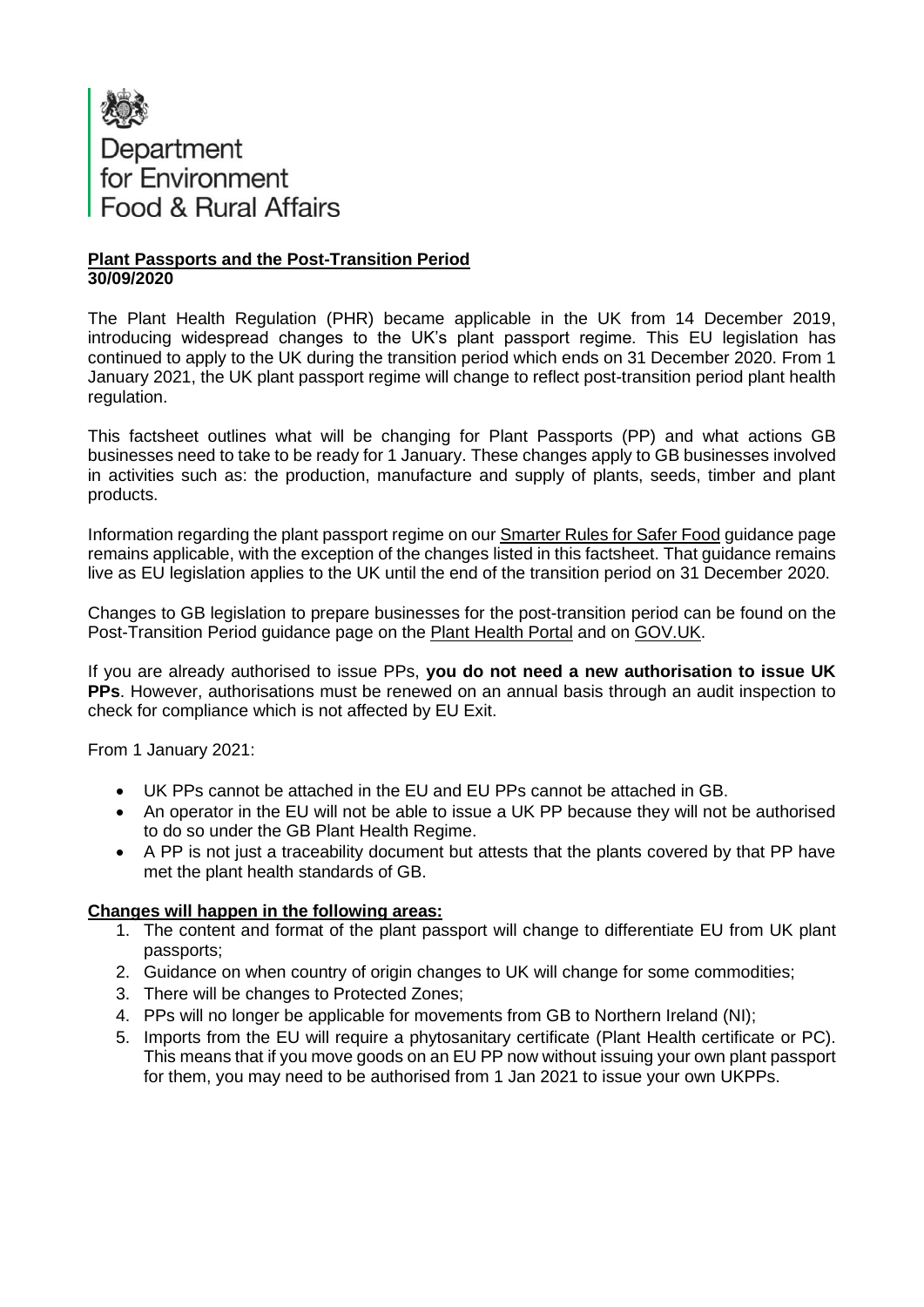### **1. Content & Format:**

- The content and format of the PP will be changed in order to differentiate UK PPs from EU PPs, as the EU PP will no longer be recognised as an official label in GB.
- A summary of changes is listed below, with illustrated templates in **[Annex I](#page-4-0)**.
	- o There will be no flag on UK PPs;
		- o The words 'Plant Passport' will be replaced with 'UK Plant Passport';
		- o Section A (botanical names) will remain the same;
		- $\circ$  Section B (registration number) will no longer be prefixed with 'GB' because this prefix was only necessary on EU PPs to differentiate between member states;
		- o Section C (traceability codes) will remain the same;
	- o Section D (country of origin) will remain the same except for some plants for which we have national measures. Further details on this change can be found below in **[Section 2](#page-1-0)**.
- There will also be changes to 'Protected Zone' PPs. More detail can be found below in **[Section 3](#page-1-1)**.
- Where a PP is combined with a certification label, the only changes to the PP section will be the removal of the EU flag, and the words 'Plant Passport' will be replaced with 'UK Plant Passport'. Further information on the certification label will be available soon.
- For some fruit and vegetable propagating material and some ornamental material you may also need a supplier document in addition to the UK PP. This is an existing requirement and will remain in place after 1 January 2021. More information can be found on **[GOV.UK](https://www.gov.uk/guidance/issuing-plant-passports-to-trade-plants-in-the-eu)** under the heading 'Supplier document'.
- Old EU PP labels will remain valid if in circulation before 1 January 2021. From 1 January 2021 UK PPs should be issued to state compliance with the UK's post-transition period plant health regulations.

#### <span id="page-1-0"></span>**2. Country of Origin**

- Current guidance on country of origin and when it can be considered to change to 'GB' can be found on **[GOV.UK](https://www.gov.uk/guidance/issuing-plant-passports-to-trade-plants-in-the-eu)** under Part D of 'Make a plant passport'.
- The two-letter code 'GB' applies to the whole of the UK, including NI.
- Our guidance will change post transition period for the following list of commodities:
	- o Hosts of *Xylella fastidiosa*:
		- Plants, other than fruit or seeds of *Olea europaea* (olive), *Coffea* (coffee), *Polygala myrtifolia*, *Prunus dulcis* (almond)
		- Plants, other than seeds, intended for planting, of *Lavandula sp.* (lavender), *Nerium oleander*, *Rosmarinus officinalis* (rosemary).
		- o Hosts of *Ceratocystis platani*:
			- **Plants of Platanus L., intended for planting, other than seeds.**
- The change means that these commodities must have been in the UK for a whole year following their import before a PP issued for their movement can list 'GB' as the country of origin. This applies regardless of whether they have been grown under protection or not in the UK. Therefore, you must keep records of importation date and other details to then amend the country of origin to GB twelve months after importation.
- All of the commodities listed above have national measures that will apply to them from 1 January 2021. More information on these measures can be found on our **[Plant Health](https://planthealthportal.defra.gov.uk/latest-news/new-national-measures-april-2020-and-xylella-consultation-response/)  [Portal](https://planthealthportal.defra.gov.uk/latest-news/new-national-measures-april-2020-and-xylella-consultation-response/)**.
- **This policy will apply to the whole of the UK, including NI**.

#### <span id="page-1-1"></span>**3. Changes to Protected Zones**

- GB will no longer use the EU designation of Protected Zones after the transition period, and instead use the internationally recognised term of Pest Free Areas (PFA).
- Protected Zone pests will either become GB quarantine pests (which are absent throughout GB), or PFA pests (which are absent in only part of GB).
- Commodities which are hosts of GB quarantine pests will require standard UK PPs for their movement within GB.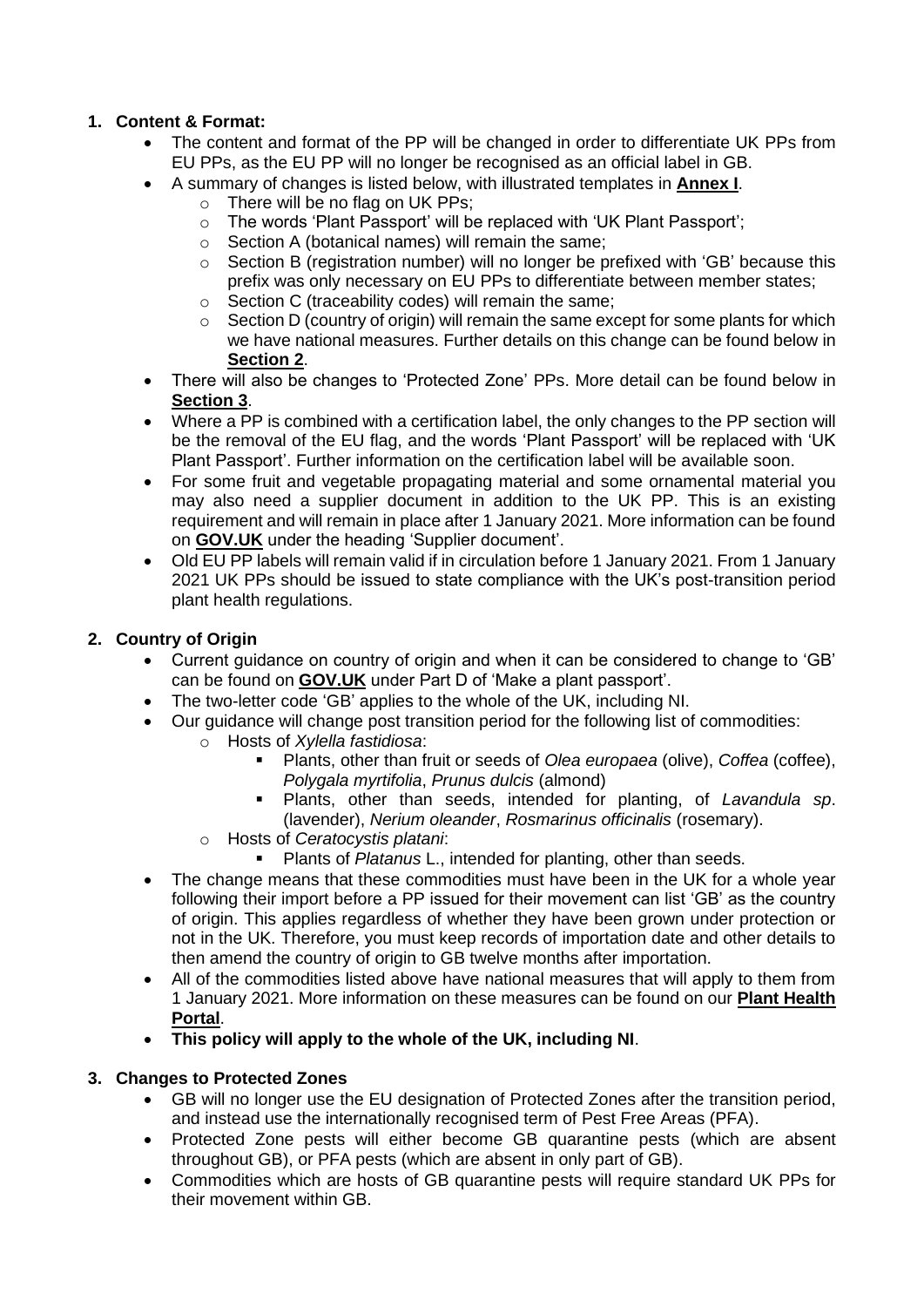- Commodities which are hosts of PFA pests will require PFA UK PPs for their movement within GB.
- The content and format of PFA UK PPs compared with the current PZ EU PP is illustrated in **[Annex I](#page-4-0)**. The 'pest codes' will remain the same as before, either the scientific name of the pest or its EPPO code are appropriate.
- For movements within GB, PFA UK PPs will only be required regarding oak processionary moth (*Thaumetopoea processionea*).
- More information can be found here on **[GOV.UK](https://www.gov.uk/guidance/importing-and-exporting-plants-and-plant-products-from-1-january-2021#plant-passports-and-pest-free-areas)** under 'Plant Passports' and 'Pest Free Areas'.

### **4. Movements from GB to NI**

- These movements will require PCs, not PPs, from 1 January 2021, further information is available on **[GOV.UK](https://www.gov.uk/government/publications/moving-goods-under-the-northern-ireland-protocol/moving-goods-under-the-northern-ireland-protocol-section-two-moving-goods-from-great-britain-to-northern-ireland#great-britain-to-northern-ireland-sanitary-and-phytosanitary-sps-goods)** under point 5.
- This is because NI will remain part of the EU's SPS zone post-transition period.
- For information on how to obtain a PC for your goods, please see our **[GOV.UK](https://www.gov.uk/guidance/importing-and-exporting-plants-and-plant-products-from-1-january-2021#exporting-plants-and-plant-products-from-england-scotland-or-wales-to-the-eu)** guidance.
- Information on plant health requirements on movements from NI to GB will be released soon.

### **5. Imports with EUPPs**

- Imports from the EU which currently arrive into GB with an EU PP will have to be imported with a PC post-transition period.
- The process for replacing a PC with a PP will remain the same, and the replacement should take place at the First Place of Destination.
- If the commodities you trade in require a PP now, but you simply move them on under their existing EU PP, from 1 January 2021 you may need to be authorised to issue a UK PP for them. If you are already authorised to issue PPs then you don't need a new authorisation to do this. More detail regarding cases where you need to issue a UK PP are below.
- EU PPs do not need to be invalidated when they enter GB, as the format is different to the UK PP they can easily be differentiated, and the EU PP considered invalid automatically.
- If you brought in goods under a PC, you only need to issue a UK PP for your goods if you are:
	- a. Moving them to another professional operator;
	- b. Selling them to final users (those buying for personal use) by means of distance contract, e.g. online;
	- c. Moving them to another of your own premises which is more than 10 miles from the premises to which the consignment arrived;
	- d. If the phytosanitary status of the consignment changes, for example, if it has been grown on (more information on what is classed as growing on can be found on **[GOV.UK](https://www.gov.uk/guidance/issuing-plant-passports-to-trade-plants-in-the-eu)** under Part D of 'Make a plant passport'), or if they have been reconfigured (e.g. two plants in separate pots have been planted up in a new pot together).
- Information on how to become registered and authorised to issue PPs can be found on **[GOV.UK](https://www.gov.uk/guidance/issuing-plant-passports-to-trade-plants-in-the-eu)**. This process will not change post-transition period.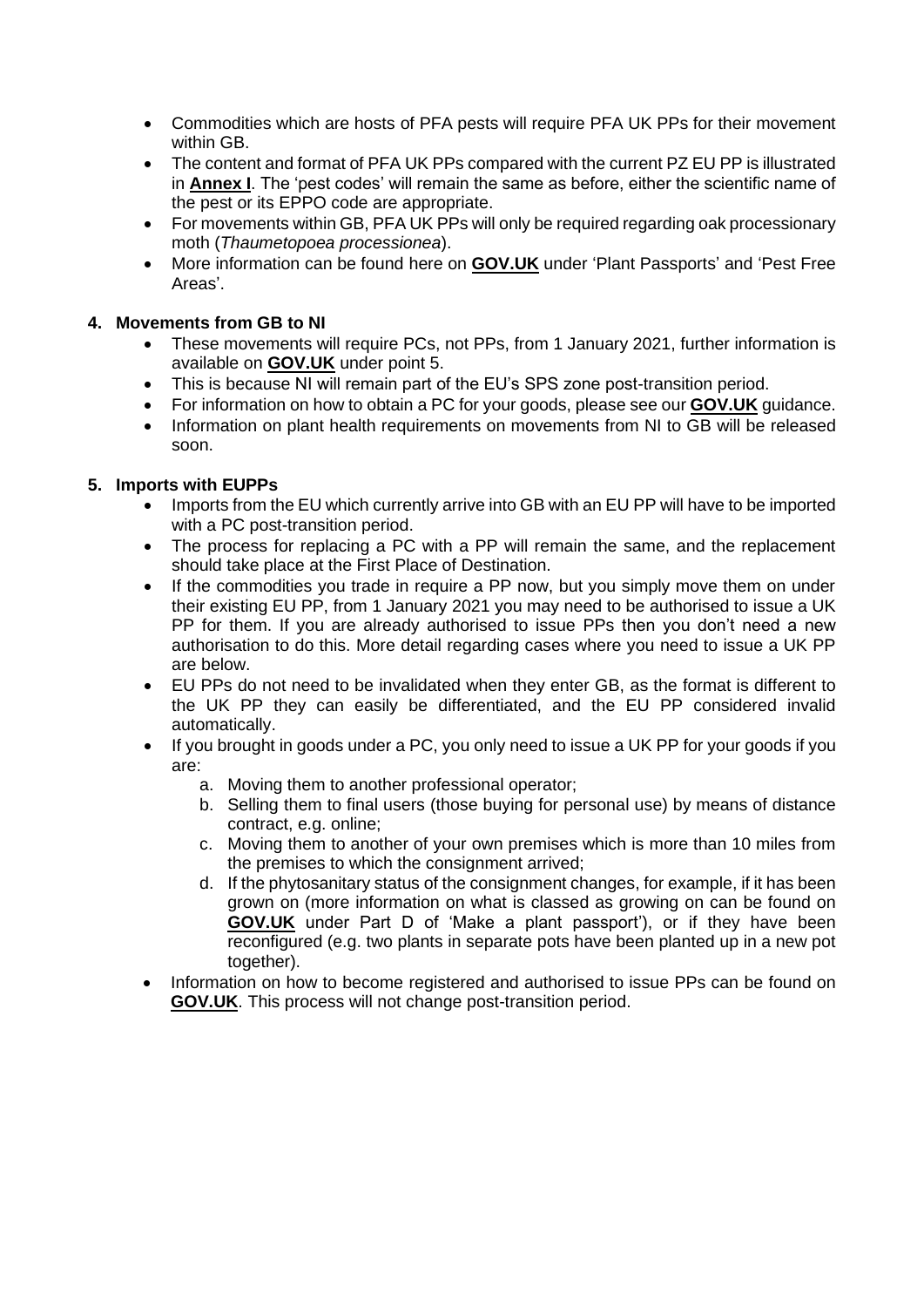#### **What does your businesses need to do now?**

- 1. Check if you trade in products that require a UK PP post-transition period, the current list is available on **[GOV.UK](https://www.gov.uk/guidance/issuing-plant-passports-to-trade-plants-in-the-eu#when-you-need-a-plant-passport)**.
- 2. Ensure you are registered as a professional operator with the relevant plant health authority and that you have applied for authorisation to issue PPs if necessary.
- 3. Ensure you are aware of the new UK PP format that is required from 1 January 2021. See **[Annex I](#page-4-0)** for examples and the **[Plant Health Portal](https://planthealthportal.defra.gov.uk/eu-exit-guidance/)** for templates.
- 4. Read guidance on what inspections you may need regarding pests and diseases that your plants or plant products may be hosts of in order to issue a PP. Check the Defra Plant Health Risk Register for updates. A Pest and Disease Index is being developed to make it easier to find the relevant information.

#### **Where can I find more information?**

- For information about plant health and the post transition period visit **[GOV.UK](https://www.gov.uk/guidance/importing-and-exporting-plants-and-plant-products-from-1-january-2021)** and the **[Plant Health Portal](https://planthealthportal.defra.gov.uk/eu-exit-guidance/)**.
- For more information on Plant Health Regulations, visit the **[SRSF GOV.UK page](https://www.gov.uk/government/publications/smarter-rules-for-safer-food-what-we-are-doing/smarter-rules-for-safer-food)**
- For more information on plant health controls and resources such as information on pests and diseases, visit the **[Plant Health Portal](https://planthealthportal.defra.gov.uk/)**
- For more information on issuing plant passports visit **[GOV.UK](https://www.gov.uk/guidance/issuing-plant-passports-to-trade-plants-in-the-eu)**
- For any technical help in England and Wales, you can email your questions to: **[planthealth.info@apha.gov.uk](mailto:planthealth.info@apha.gov.uk)**
- For Scotland please contact **[SASA](https://www.sasa.gov.uk/plant-health)**
- For Northern Ireland please see contact **[DAERA](https://www.daera-ni.gov.uk/topics/plant-and-tree-health)**
- For queries on timber plant passporting contact: **plant.health@forestrycommission.gov.uk**